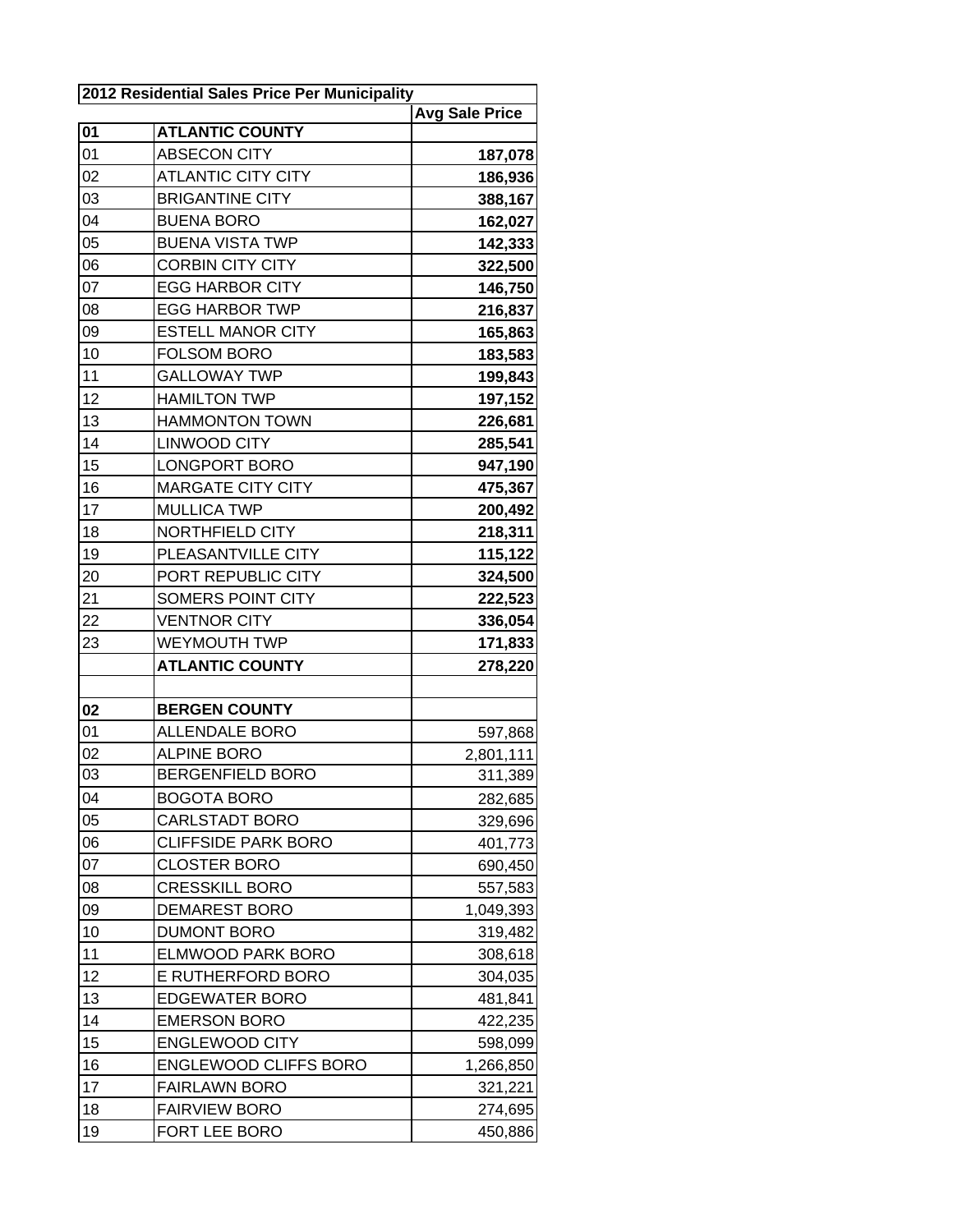| 20 | <b>FRANKLIN LAKES BORO</b>  | 1,104,583 |
|----|-----------------------------|-----------|
| 21 | <b>GARFIELD CITY</b>        | 283,536   |
| 22 | <b>GLEN ROCK BORO</b>       | 582,707   |
| 23 | <b>HACKENSACK CITY</b>      | 240,139   |
| 24 | <b>HARRINGTON PARK BORO</b> | 562,257   |
| 25 | <b>HASBROUCK HGHTS BORO</b> | 374,224   |
| 26 | <b>HAWORTH BORO</b>         | 779,658   |
| 27 | <b>HILLSDALE BORO</b>       | 519,833   |
| 28 | <b>HOHOKUS BORO</b>         | 804,064   |
| 29 | <b>LEONIA BORO</b>          | 393,023   |
| 30 | <b>LITTLE FERRY BORO</b>    | 274,109   |
| 31 | <b>LODI BORO</b>            | 303,870   |
| 32 | <b>LYNDHURST TWP</b>        | 340,741   |
| 33 | <b>MAHWAH TWP</b>           | 486,718   |
| 34 | MAYWOOD BORO                | 343,956   |
| 35 | <b>MIDLAND PARK BORO</b>    | 391,663   |
| 36 | MONTVALE BORO               | 628,202   |
| 37 | MOONACHIE BORO              | 293,409   |
| 38 | <b>NEW MILFORD BORO</b>     | 343,093   |
| 39 | <b>NORTH ARLINGTON BORO</b> | 289,009   |
| 40 | NORTHVALE BORO              | 386,228   |
| 41 | NORWOOD BORO                | 616,335   |
| 42 | OAKLAND BORO                | 468,524   |
| 43 | OLD TAPPAN BORO             | 944,714   |
| 44 | <b>ORADELL BORO</b>         | 540,298   |
| 45 | PALISADES PARK BORO         | 462,855   |
| 46 | PARAMUS BORO                | 558,624   |
| 47 | PARK RIDGE BORO             | 550,422   |
| 48 | <b>RAMSEY BORO</b>          | 491,830   |
| 49 | RIDGEFIELD BORO             | 413,000   |
| 50 | RIDGEFIELD PARK VILLAGE     | 303,456   |
| 51 | RIDGEWOOD VILLAGE           | 719,662   |
| 52 | RIVEREDGE BORO              | 433,531   |
| 53 | RIVERVALE TWP               | 586,215   |
| 54 | ROCHELLE PARK TWP           | 324,885   |
| 55 | ROCKLEIGH BORO              | 3,450,000 |
| 56 | RUTHERFORD BORO             | 385,186   |
| 57 | <b>SADDLE BROOK TWP</b>     | 322,390   |
| 58 | SADDLE RIVER BORO           | 1,726,987 |
| 59 | SO HACKENSACK TWP           | 340,000   |
| 60 | TEANECK TWP                 | 417,732   |
| 61 | <b>TENAFLY BORO</b>         | 909,275   |
| 62 | TETERBORO BORO              | O         |
| 63 | UPPER SADDLE RIV BORO       | 1,030,583 |
| 64 | <b>WALDWICK BORO</b>        | 389,585   |
| 65 | WALLINGTON BORO             | 306,501   |
| 66 | <b>WASHINGTON TWP</b>       | 460,063   |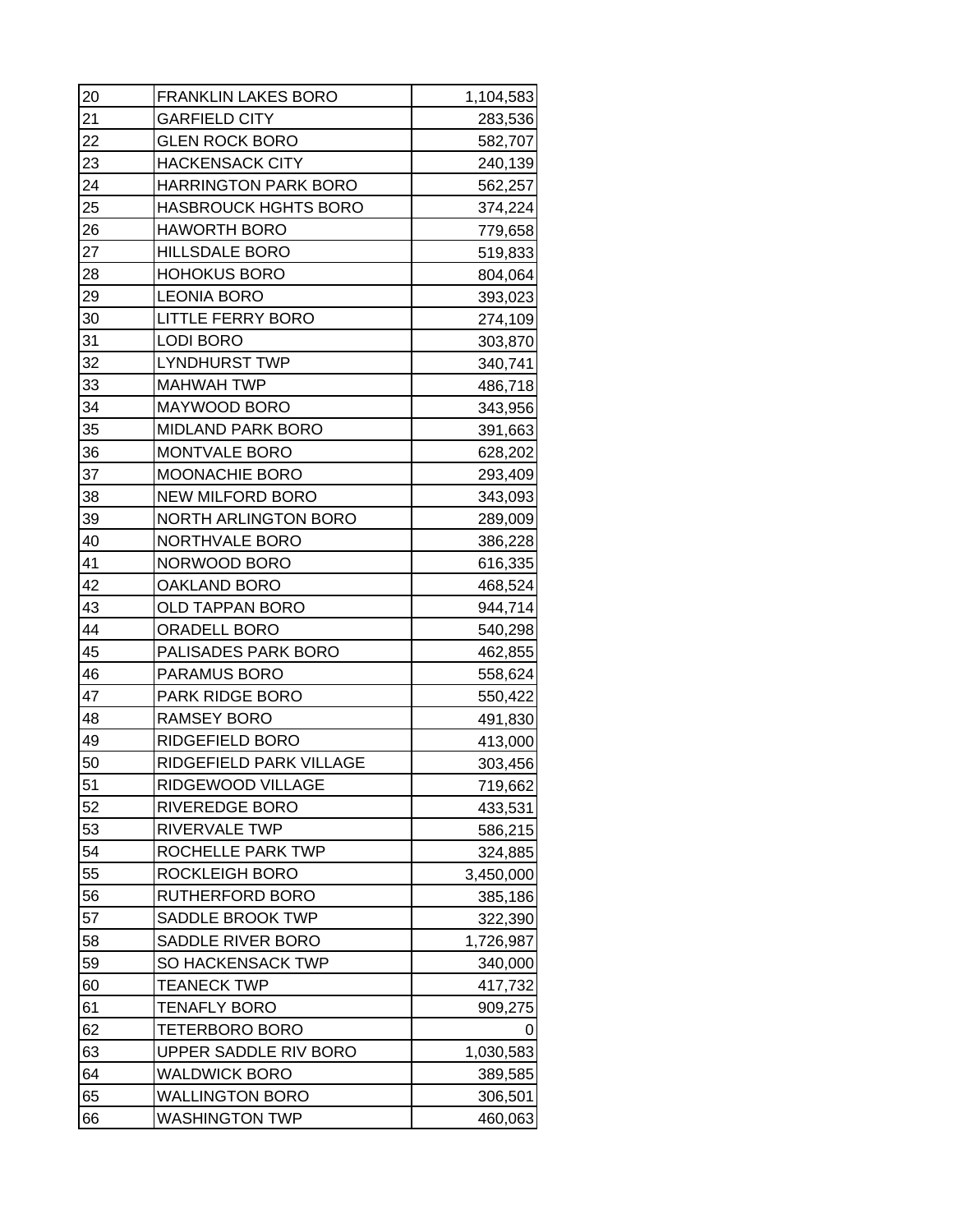| 67              | WESTWOOD BORO              | 392,815 |
|-----------------|----------------------------|---------|
| 68              | <b>WOODCLIFF LAKE BORO</b> | 749,596 |
| 69              | WOOD RIDGE BORO            | 341,721 |
| 70              | <b>WYCKOFF TWP</b>         | 682,889 |
|                 | <b>BERGEN COUNTY</b>       | 532,665 |
|                 |                            |         |
| 03              | <b>BURLINGTON COUNTY</b>   |         |
| 01              | <b>BASS RIVER TWP</b>      | 166,875 |
| 02              | <b>BEVERLY CITY</b>        | 125,000 |
| 03              | <b>BORDENTOWN CITY</b>     | 220,050 |
| 04              | <b>BORDENTOWN TWP</b>      | 252,242 |
| 05              | <b>BURLINGTON CITY</b>     | 172,399 |
| 06              | <b>BURLINGTON TWP</b>      | 240,038 |
| $\overline{07}$ | <b>CHESTERFIELD TWP</b>    | 417,744 |
| 08              | <b>CINNAMINSON TWP</b>     | 244,244 |
| 09              | <b>DELANCO TWP</b>         | 212,002 |
| 10              | <b>DELRAN TWP</b>          | 217,409 |
| 11              | <b>EASTAMPTON TWP</b>      | 248,084 |
| 12              | <b>EDGEWATER PARK TWP</b>  | 168,616 |
| 13              | <b>EVESHAM TWP</b>         | 282,807 |
| 14              | FIELDSBORO BORO            | 177,400 |
| 15              | <b>FLORENCE TWP</b>        | 227,384 |
| 16              | <b>HAINESPORT TWP</b>      | 269,070 |
| 17              | <b>LUMBERTON TWP</b>       | 280,983 |
| 18              | <b>MANSFIELD TWP</b>       | 298,818 |
| 19              | <b>MAPLE SHADE TWP</b>     | 154,949 |
| 20              | <b>MEDFORD TWP</b>         | 317,841 |
| 21              | <b>MEDFORD LAKES BORO</b>  | 296,547 |
| 22              | MOORESTOWN TWP             | 484,292 |
| 23              | MT HOLLY TWP               | 172,278 |
| 24              | MT LAUREL TWP              | 250,044 |
| 25              | NEW HANOVER TWP            | 153,286 |
| 26              | NO HANOVER TWP             | 332,150 |
| 27              | PALMYRA BORO               | 160,507 |
| 28              | PEMBERTON BORO             | 164,236 |
| 29              | PEMBERTON TWP              | 176,273 |
| 30              | <b>RIVERSIDE TWP</b>       | 139,600 |
| 31              | <b>RIVERTON BORO</b>       | 236,640 |
| 32              | <b>SHAMONG TWP</b>         | 331,684 |
| 33              | SOUTHAMPTON TWP            | 173,153 |
| 34              | SPRINGFIELD TWP            | 287,094 |
| 35              | <b>TABERNACLE TWP</b>      | 326,007 |
| 36              | WASHINGTON TWP             | 294,000 |
| 37              | <b>WESTAMPTON TWP</b>      | 251,963 |
| 38              | WILLINGBORO TWP            | 149,147 |
| 39              | WOODLAND TWP               | 257,160 |
| 40              | <b>WRIGHTSTOWN BORO</b>    | 145,000 |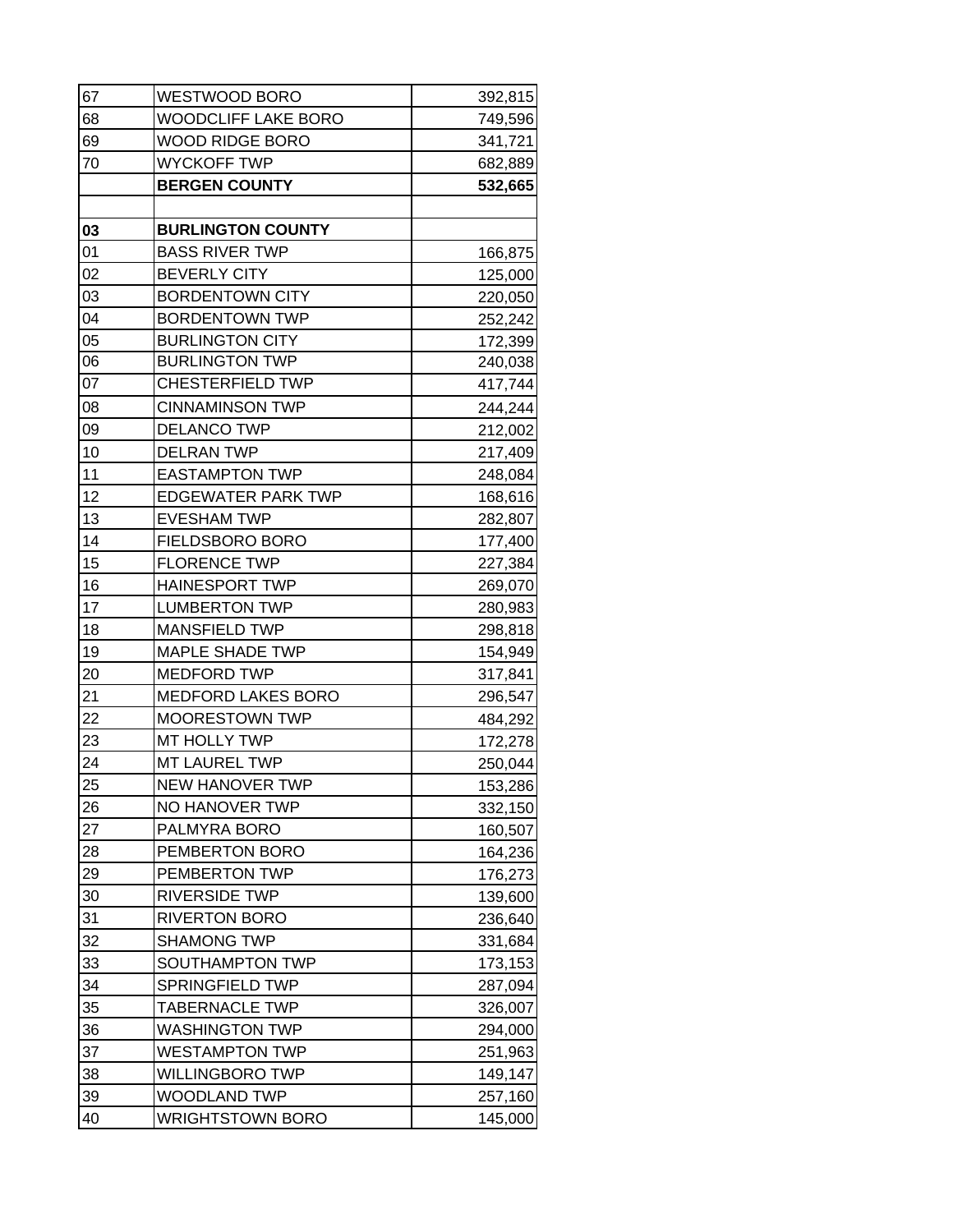| 04<br><b>CAMDEN COUNTY</b><br>01<br><b>AUDUBON BORO</b><br>197,343<br>02<br><b>AUDUBON PARK BORO</b><br>0<br>03<br><b>BARRINGTON BORO</b><br>202,921<br>04<br><b>BELLMAWR BORO</b><br>152,240<br>05<br><b>BERLIN BORO</b><br>214,064<br>06<br><b>BERLIN TWP</b><br>174,339<br>07<br><b>BROOKLAWN BORO</b><br>118,417<br>08<br><b>CAMDEN CITY</b><br>58,577<br>09<br><b>CHERRY HILL TWNSHP</b><br>247,121<br>10<br><b>CHESILHURST BORO</b><br>11<br><b>CLEMENTON BORO</b><br>128,275<br>12<br>COLLINGSWOOD BORO<br>215,534<br>13<br><b>GIBBSBORO BORO</b><br>228,345<br>14<br><b>GLOUCESTER CITY</b><br>110,629<br>15<br><b>GLOUCESTER TWP</b><br>179,899<br>16<br><b>HADDON TWP</b><br>239,445<br>17<br><b>HADDONFIELD BORO</b><br>471,275<br>18<br><b>HADDON HEIGHTS BORO</b><br>304,301<br>19<br>HI NELLA BORO<br>137,000<br>20<br><b>LAUREL SPRINGS BORO</b><br>155,567<br>21<br><b>LAWNSIDE BORO</b><br>108,333<br>22<br>LINDENWOLD BORO<br>116,130<br>23<br><b>MAGNOLIA BORO</b><br>134,480<br>24<br>MERCHANTVILLE BORO<br>178,280<br>25<br><b>MOUNT EPHRAIM BORO</b><br>146,522<br>26<br><b>OAKLYN BORO</b><br>175,700<br>27<br>PENNSAUKEN TWP<br>146,788<br>28<br>PINE HILL BORO<br>136,084<br>29<br>PINE VALLEY BORO<br>30<br>RUNNEMEDE BORO<br>142,291<br>31<br>SOMERDALE BORO<br>149,067<br>32<br>STRATFORD BORO<br>153,406<br>33<br><b>TAVISTOCK BORO</b><br>34<br><b>VOORHEES TWP</b><br>293,854<br>35<br>WATERFORD TWP<br>175,153<br>36<br><b>WINSLOW TWP</b><br>174,988<br>37<br>WOODLYNNE BORO<br>62,967<br><b>CAMDEN COUNTY</b><br>213,169<br>05<br><b>CAPE MAY COUNTY</b><br>01<br>AVALON BORO<br>1,211,117<br>02<br><b>CAPE MAY CITY</b><br>550,421<br>03<br>CAPE MAY POINT BORO<br>684,583<br>04<br><b>DENNIS TWP</b><br>220,524 | <b>BURLINGTON COUNTY</b> | 256,370 |
|-----------------------------------------------------------------------------------------------------------------------------------------------------------------------------------------------------------------------------------------------------------------------------------------------------------------------------------------------------------------------------------------------------------------------------------------------------------------------------------------------------------------------------------------------------------------------------------------------------------------------------------------------------------------------------------------------------------------------------------------------------------------------------------------------------------------------------------------------------------------------------------------------------------------------------------------------------------------------------------------------------------------------------------------------------------------------------------------------------------------------------------------------------------------------------------------------------------------------------------------------------------------------------------------------------------------------------------------------------------------------------------------------------------------------------------------------------------------------------------------------------------------------------------------------------------------------------------------------------------------------------------------------------------------------------------------------------------------------------------------------------|--------------------------|---------|
|                                                                                                                                                                                                                                                                                                                                                                                                                                                                                                                                                                                                                                                                                                                                                                                                                                                                                                                                                                                                                                                                                                                                                                                                                                                                                                                                                                                                                                                                                                                                                                                                                                                                                                                                                     |                          |         |
|                                                                                                                                                                                                                                                                                                                                                                                                                                                                                                                                                                                                                                                                                                                                                                                                                                                                                                                                                                                                                                                                                                                                                                                                                                                                                                                                                                                                                                                                                                                                                                                                                                                                                                                                                     |                          |         |
|                                                                                                                                                                                                                                                                                                                                                                                                                                                                                                                                                                                                                                                                                                                                                                                                                                                                                                                                                                                                                                                                                                                                                                                                                                                                                                                                                                                                                                                                                                                                                                                                                                                                                                                                                     |                          |         |
|                                                                                                                                                                                                                                                                                                                                                                                                                                                                                                                                                                                                                                                                                                                                                                                                                                                                                                                                                                                                                                                                                                                                                                                                                                                                                                                                                                                                                                                                                                                                                                                                                                                                                                                                                     |                          |         |
|                                                                                                                                                                                                                                                                                                                                                                                                                                                                                                                                                                                                                                                                                                                                                                                                                                                                                                                                                                                                                                                                                                                                                                                                                                                                                                                                                                                                                                                                                                                                                                                                                                                                                                                                                     |                          |         |
|                                                                                                                                                                                                                                                                                                                                                                                                                                                                                                                                                                                                                                                                                                                                                                                                                                                                                                                                                                                                                                                                                                                                                                                                                                                                                                                                                                                                                                                                                                                                                                                                                                                                                                                                                     |                          |         |
|                                                                                                                                                                                                                                                                                                                                                                                                                                                                                                                                                                                                                                                                                                                                                                                                                                                                                                                                                                                                                                                                                                                                                                                                                                                                                                                                                                                                                                                                                                                                                                                                                                                                                                                                                     |                          |         |
|                                                                                                                                                                                                                                                                                                                                                                                                                                                                                                                                                                                                                                                                                                                                                                                                                                                                                                                                                                                                                                                                                                                                                                                                                                                                                                                                                                                                                                                                                                                                                                                                                                                                                                                                                     |                          |         |
|                                                                                                                                                                                                                                                                                                                                                                                                                                                                                                                                                                                                                                                                                                                                                                                                                                                                                                                                                                                                                                                                                                                                                                                                                                                                                                                                                                                                                                                                                                                                                                                                                                                                                                                                                     |                          |         |
|                                                                                                                                                                                                                                                                                                                                                                                                                                                                                                                                                                                                                                                                                                                                                                                                                                                                                                                                                                                                                                                                                                                                                                                                                                                                                                                                                                                                                                                                                                                                                                                                                                                                                                                                                     |                          |         |
|                                                                                                                                                                                                                                                                                                                                                                                                                                                                                                                                                                                                                                                                                                                                                                                                                                                                                                                                                                                                                                                                                                                                                                                                                                                                                                                                                                                                                                                                                                                                                                                                                                                                                                                                                     |                          |         |
|                                                                                                                                                                                                                                                                                                                                                                                                                                                                                                                                                                                                                                                                                                                                                                                                                                                                                                                                                                                                                                                                                                                                                                                                                                                                                                                                                                                                                                                                                                                                                                                                                                                                                                                                                     |                          |         |
|                                                                                                                                                                                                                                                                                                                                                                                                                                                                                                                                                                                                                                                                                                                                                                                                                                                                                                                                                                                                                                                                                                                                                                                                                                                                                                                                                                                                                                                                                                                                                                                                                                                                                                                                                     |                          |         |
|                                                                                                                                                                                                                                                                                                                                                                                                                                                                                                                                                                                                                                                                                                                                                                                                                                                                                                                                                                                                                                                                                                                                                                                                                                                                                                                                                                                                                                                                                                                                                                                                                                                                                                                                                     |                          |         |
|                                                                                                                                                                                                                                                                                                                                                                                                                                                                                                                                                                                                                                                                                                                                                                                                                                                                                                                                                                                                                                                                                                                                                                                                                                                                                                                                                                                                                                                                                                                                                                                                                                                                                                                                                     |                          |         |
|                                                                                                                                                                                                                                                                                                                                                                                                                                                                                                                                                                                                                                                                                                                                                                                                                                                                                                                                                                                                                                                                                                                                                                                                                                                                                                                                                                                                                                                                                                                                                                                                                                                                                                                                                     |                          |         |
|                                                                                                                                                                                                                                                                                                                                                                                                                                                                                                                                                                                                                                                                                                                                                                                                                                                                                                                                                                                                                                                                                                                                                                                                                                                                                                                                                                                                                                                                                                                                                                                                                                                                                                                                                     |                          |         |
|                                                                                                                                                                                                                                                                                                                                                                                                                                                                                                                                                                                                                                                                                                                                                                                                                                                                                                                                                                                                                                                                                                                                                                                                                                                                                                                                                                                                                                                                                                                                                                                                                                                                                                                                                     |                          |         |
|                                                                                                                                                                                                                                                                                                                                                                                                                                                                                                                                                                                                                                                                                                                                                                                                                                                                                                                                                                                                                                                                                                                                                                                                                                                                                                                                                                                                                                                                                                                                                                                                                                                                                                                                                     |                          |         |
|                                                                                                                                                                                                                                                                                                                                                                                                                                                                                                                                                                                                                                                                                                                                                                                                                                                                                                                                                                                                                                                                                                                                                                                                                                                                                                                                                                                                                                                                                                                                                                                                                                                                                                                                                     |                          |         |
|                                                                                                                                                                                                                                                                                                                                                                                                                                                                                                                                                                                                                                                                                                                                                                                                                                                                                                                                                                                                                                                                                                                                                                                                                                                                                                                                                                                                                                                                                                                                                                                                                                                                                                                                                     |                          |         |
|                                                                                                                                                                                                                                                                                                                                                                                                                                                                                                                                                                                                                                                                                                                                                                                                                                                                                                                                                                                                                                                                                                                                                                                                                                                                                                                                                                                                                                                                                                                                                                                                                                                                                                                                                     |                          |         |
|                                                                                                                                                                                                                                                                                                                                                                                                                                                                                                                                                                                                                                                                                                                                                                                                                                                                                                                                                                                                                                                                                                                                                                                                                                                                                                                                                                                                                                                                                                                                                                                                                                                                                                                                                     |                          |         |
|                                                                                                                                                                                                                                                                                                                                                                                                                                                                                                                                                                                                                                                                                                                                                                                                                                                                                                                                                                                                                                                                                                                                                                                                                                                                                                                                                                                                                                                                                                                                                                                                                                                                                                                                                     |                          |         |
|                                                                                                                                                                                                                                                                                                                                                                                                                                                                                                                                                                                                                                                                                                                                                                                                                                                                                                                                                                                                                                                                                                                                                                                                                                                                                                                                                                                                                                                                                                                                                                                                                                                                                                                                                     |                          |         |
|                                                                                                                                                                                                                                                                                                                                                                                                                                                                                                                                                                                                                                                                                                                                                                                                                                                                                                                                                                                                                                                                                                                                                                                                                                                                                                                                                                                                                                                                                                                                                                                                                                                                                                                                                     |                          |         |
|                                                                                                                                                                                                                                                                                                                                                                                                                                                                                                                                                                                                                                                                                                                                                                                                                                                                                                                                                                                                                                                                                                                                                                                                                                                                                                                                                                                                                                                                                                                                                                                                                                                                                                                                                     |                          |         |
|                                                                                                                                                                                                                                                                                                                                                                                                                                                                                                                                                                                                                                                                                                                                                                                                                                                                                                                                                                                                                                                                                                                                                                                                                                                                                                                                                                                                                                                                                                                                                                                                                                                                                                                                                     |                          |         |
|                                                                                                                                                                                                                                                                                                                                                                                                                                                                                                                                                                                                                                                                                                                                                                                                                                                                                                                                                                                                                                                                                                                                                                                                                                                                                                                                                                                                                                                                                                                                                                                                                                                                                                                                                     |                          |         |
|                                                                                                                                                                                                                                                                                                                                                                                                                                                                                                                                                                                                                                                                                                                                                                                                                                                                                                                                                                                                                                                                                                                                                                                                                                                                                                                                                                                                                                                                                                                                                                                                                                                                                                                                                     |                          |         |
|                                                                                                                                                                                                                                                                                                                                                                                                                                                                                                                                                                                                                                                                                                                                                                                                                                                                                                                                                                                                                                                                                                                                                                                                                                                                                                                                                                                                                                                                                                                                                                                                                                                                                                                                                     |                          |         |
|                                                                                                                                                                                                                                                                                                                                                                                                                                                                                                                                                                                                                                                                                                                                                                                                                                                                                                                                                                                                                                                                                                                                                                                                                                                                                                                                                                                                                                                                                                                                                                                                                                                                                                                                                     |                          |         |
|                                                                                                                                                                                                                                                                                                                                                                                                                                                                                                                                                                                                                                                                                                                                                                                                                                                                                                                                                                                                                                                                                                                                                                                                                                                                                                                                                                                                                                                                                                                                                                                                                                                                                                                                                     |                          |         |
|                                                                                                                                                                                                                                                                                                                                                                                                                                                                                                                                                                                                                                                                                                                                                                                                                                                                                                                                                                                                                                                                                                                                                                                                                                                                                                                                                                                                                                                                                                                                                                                                                                                                                                                                                     |                          |         |
|                                                                                                                                                                                                                                                                                                                                                                                                                                                                                                                                                                                                                                                                                                                                                                                                                                                                                                                                                                                                                                                                                                                                                                                                                                                                                                                                                                                                                                                                                                                                                                                                                                                                                                                                                     |                          |         |
|                                                                                                                                                                                                                                                                                                                                                                                                                                                                                                                                                                                                                                                                                                                                                                                                                                                                                                                                                                                                                                                                                                                                                                                                                                                                                                                                                                                                                                                                                                                                                                                                                                                                                                                                                     |                          |         |
|                                                                                                                                                                                                                                                                                                                                                                                                                                                                                                                                                                                                                                                                                                                                                                                                                                                                                                                                                                                                                                                                                                                                                                                                                                                                                                                                                                                                                                                                                                                                                                                                                                                                                                                                                     |                          |         |
|                                                                                                                                                                                                                                                                                                                                                                                                                                                                                                                                                                                                                                                                                                                                                                                                                                                                                                                                                                                                                                                                                                                                                                                                                                                                                                                                                                                                                                                                                                                                                                                                                                                                                                                                                     |                          |         |
|                                                                                                                                                                                                                                                                                                                                                                                                                                                                                                                                                                                                                                                                                                                                                                                                                                                                                                                                                                                                                                                                                                                                                                                                                                                                                                                                                                                                                                                                                                                                                                                                                                                                                                                                                     |                          |         |
|                                                                                                                                                                                                                                                                                                                                                                                                                                                                                                                                                                                                                                                                                                                                                                                                                                                                                                                                                                                                                                                                                                                                                                                                                                                                                                                                                                                                                                                                                                                                                                                                                                                                                                                                                     |                          |         |
|                                                                                                                                                                                                                                                                                                                                                                                                                                                                                                                                                                                                                                                                                                                                                                                                                                                                                                                                                                                                                                                                                                                                                                                                                                                                                                                                                                                                                                                                                                                                                                                                                                                                                                                                                     |                          |         |
|                                                                                                                                                                                                                                                                                                                                                                                                                                                                                                                                                                                                                                                                                                                                                                                                                                                                                                                                                                                                                                                                                                                                                                                                                                                                                                                                                                                                                                                                                                                                                                                                                                                                                                                                                     |                          |         |
|                                                                                                                                                                                                                                                                                                                                                                                                                                                                                                                                                                                                                                                                                                                                                                                                                                                                                                                                                                                                                                                                                                                                                                                                                                                                                                                                                                                                                                                                                                                                                                                                                                                                                                                                                     |                          |         |
|                                                                                                                                                                                                                                                                                                                                                                                                                                                                                                                                                                                                                                                                                                                                                                                                                                                                                                                                                                                                                                                                                                                                                                                                                                                                                                                                                                                                                                                                                                                                                                                                                                                                                                                                                     |                          |         |
|                                                                                                                                                                                                                                                                                                                                                                                                                                                                                                                                                                                                                                                                                                                                                                                                                                                                                                                                                                                                                                                                                                                                                                                                                                                                                                                                                                                                                                                                                                                                                                                                                                                                                                                                                     |                          |         |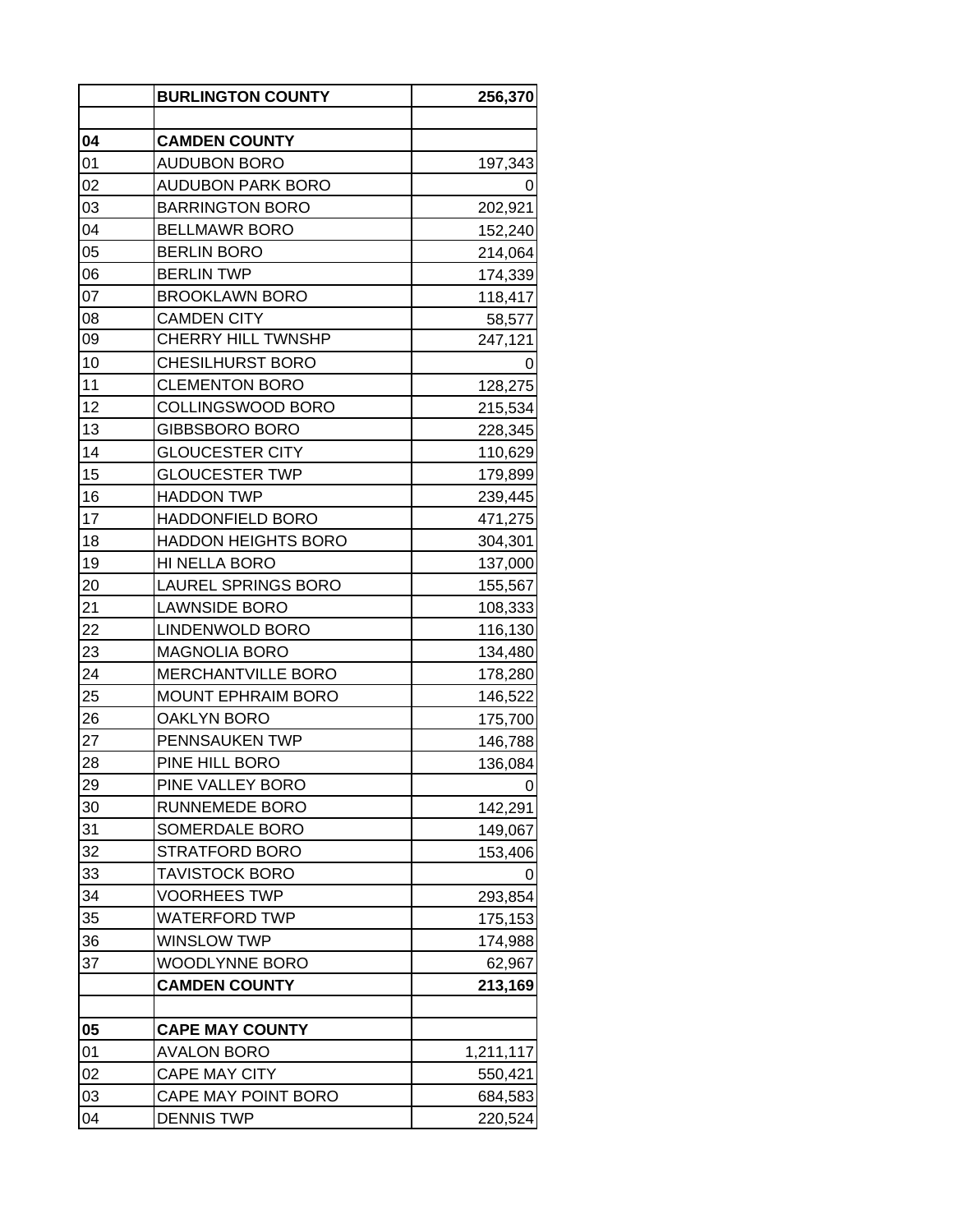| 05 | <b>LOWER TWP</b>           | 309,056   |
|----|----------------------------|-----------|
| 06 | <b>MIDDLE TWP</b>          | 306,396   |
| 07 | NORTH WILDWOOD CITY        | 281,427   |
| 08 | <b>OCEAN CITY CITY</b>     | 556,669   |
| 09 | SEA ISLE CITY CITY         | 608,726   |
| 10 | <b>STONE HARBOR BORO</b>   | 1,398,717 |
| 11 | <b>UPPER TWP</b>           | 354,167   |
| 12 | WEST CAPE MAY BORO         | 425,750   |
| 13 | WEST WILDWOOD BORO         | 192,238   |
| 14 | <b>WILDWOOD CITY</b>       | 209,752   |
| 15 | WILDWOOD CREST BORO        | 308,679   |
| 16 | <b>WOODBINE BORO</b>       | 270,000   |
|    | <b>CAPE MAY COUNTY</b>     | 524,575   |
|    |                            |           |
| 06 | <b>CUMBERLAND COUNTY</b>   |           |
| 01 | <b>BRIDGETON CITY</b>      | 82,500    |
| 02 | <b>COMMERCIAL TWP</b>      | 87,149    |
| 03 | DEERFIELD TWP              | 157,890   |
| 04 | <b>DOWNE TWP</b>           | 150,225   |
| 05 | <b>FAIRFIELD TWP</b>       | 209,080   |
| 06 | <b>GREENWICH TWP</b>       | 200,500   |
| 07 | <b>HOPEWELL TWP</b>        | 163,366   |
| 08 | <b>LAWRENCE TWP</b>        | 147,389   |
| 09 | <b>MAURICE RIVER TWP</b>   | 172,750   |
| 10 | MILLVILLE CITY             | 140,817   |
| 11 | SHILOH BORO                | 154,000   |
| 12 | <b>STOW CREEK TWP</b>      | 160,000   |
| 13 | <b>UPPER DEERFIELD TWP</b> | 166,653   |
| 14 | <b>VINELAND CITY</b>       | 170,908   |
|    | <b>CUMBERLAND COUNTY</b>   | 153,690   |
|    |                            |           |
| 07 | <b>ESSEX COUNTY</b>        |           |
| 01 | <b>BELLEVILLE TWP</b>      | 251,024   |
| 02 | <b>BLOOMFIELD TWP</b>      | 285,360   |
| 03 | CALDWELL BORO TWP          | 399,234   |
| 04 | <b>CEDAR GROVE TWP</b>     | 444,957   |
| 05 | <b>EAST ORANGE CITY</b>    | 202,811   |
| 06 | <b>ESSEX FELLS TWP</b>     | 937,000   |
| 07 | <b>FAIRFIELD TWP</b>       | 413,042   |
| 08 | <b>GLEN RIDGE BORO</b>     | 637,957   |
| 09 | <b>IRVINGTON TWP</b>       | 213,804   |
| 10 | <b>LIVINGSTON TWP</b>      | 619,337   |
| 11 | MAPLEWOOD TWP              | 492,640   |
| 12 | <b>MILLBURN TWP</b>        | 1,058,316 |
| 13 | <b>MONTCLAIR TWP</b>       | 654,128   |
| 14 | <b>NEWARK CITY</b>         | 212,863   |
| 15 | NORTH CALDWELL TWP         | 884,216   |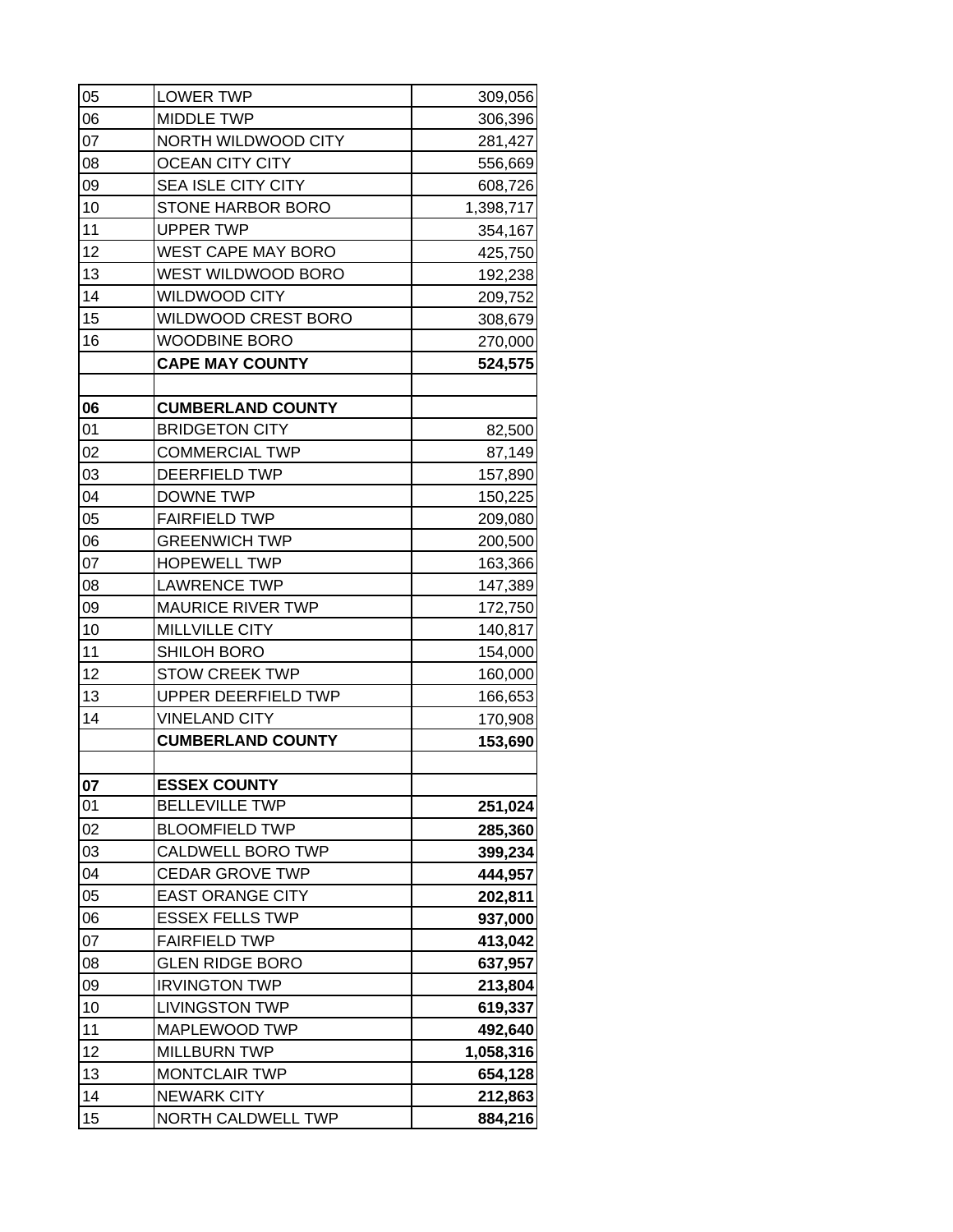| 16 | <b>NUTLEY TWP</b>         | 342,502 |
|----|---------------------------|---------|
| 17 | <b>ORANGE CITY TWP</b>    | 202,033 |
| 18 | ROSELAND BORO             | 474,676 |
| 19 | SOUTH ORANGE VILLAGE TW   | 518,966 |
| 20 | <b>VERONA TWP</b>         | 377,712 |
| 21 | WEST CALDWELL TWP         | 456,664 |
| 22 | <b>WEST ORANGE TWP</b>    | 357,618 |
|    | <b>ESSEX COUNTY</b>       | 455,191 |
|    |                           |         |
| 08 | <b>GLOUCESTER COUNTY</b>  |         |
| 01 | <b>CLAYTON BORO</b>       | 169,988 |
| 02 | <b>DEPTFORD TWP</b>       | 173,901 |
| 03 | <b>EAST GREENWICH TWP</b> | 279,899 |
| 04 | <b>ELK TWP</b>            | 226,016 |
| 05 | <b>FRANKLIN TWP</b>       | 203,832 |
| 06 | <b>GLASSBORO BORO</b>     | 173,486 |
| 07 | <b>GREENWICH TWP</b>      | 159,750 |
| 08 | <b>HARRISON TWP</b>       | 291,945 |
| 09 | <b>LOGAN TWP</b>          | 203,481 |
| 10 | <b>MANTUA TWP</b>         | 196,974 |
| 11 | <b>MONROE TWP</b>         | 204,910 |
| 12 | NATIONAL PARK BORO        | 137,083 |
| 13 | <b>NEWFIELD BORO</b>      | 150,475 |
| 14 | PAULSBORO BORO            | 132,279 |
| 15 | PITMAN BORO               | 175,366 |
| 16 | <b>SO HARRISON TWP</b>    | 338,560 |
| 17 | SWEDESBORO BORO           | 197,069 |
| 18 | <b>WASHINGTON TWP</b>     | 208,599 |
| 19 | <b>WENONAH BORO</b>       | 212,200 |
| 20 | WEST DEPTFORD TWP         | 205,983 |
| 21 | <b>WESTVILLE BORO</b>     | 125,250 |
| 22 | WOODBURY CITY             | 167,233 |
| 23 | WOODBURY HEIGHTS BORO     | 185,733 |
| 24 | WOOLWICH TWP              | 296,838 |
|    | <b>GLOUCESTER COUNTY</b>  | 211,069 |
|    |                           |         |
| 09 | <b>HUDSON COUNTY</b>      |         |
| 01 | <b>BAYONNE CITY</b>       | 275,838 |
| 02 | <b>EAST NEWARK BORO</b>   | 225,936 |
| 03 | <b>GUTTENBERG TOWN</b>    | 288,458 |
| 04 | <b>HARRISON TOWN</b>      | 252,484 |
| 05 | <b>HOBOKEN CITY</b>       | 547,704 |
| 06 | JERSEY CITY CITY          | 260,340 |
| 07 | <b>KEARNY TOWN</b>        | 249,899 |
| 08 | <b>NORTH BERGEN TWP</b>   | 294,411 |
| 09 | SECAUCUS TOWN             | 348,943 |
| 10 | UNION CITY CITY           | 220,235 |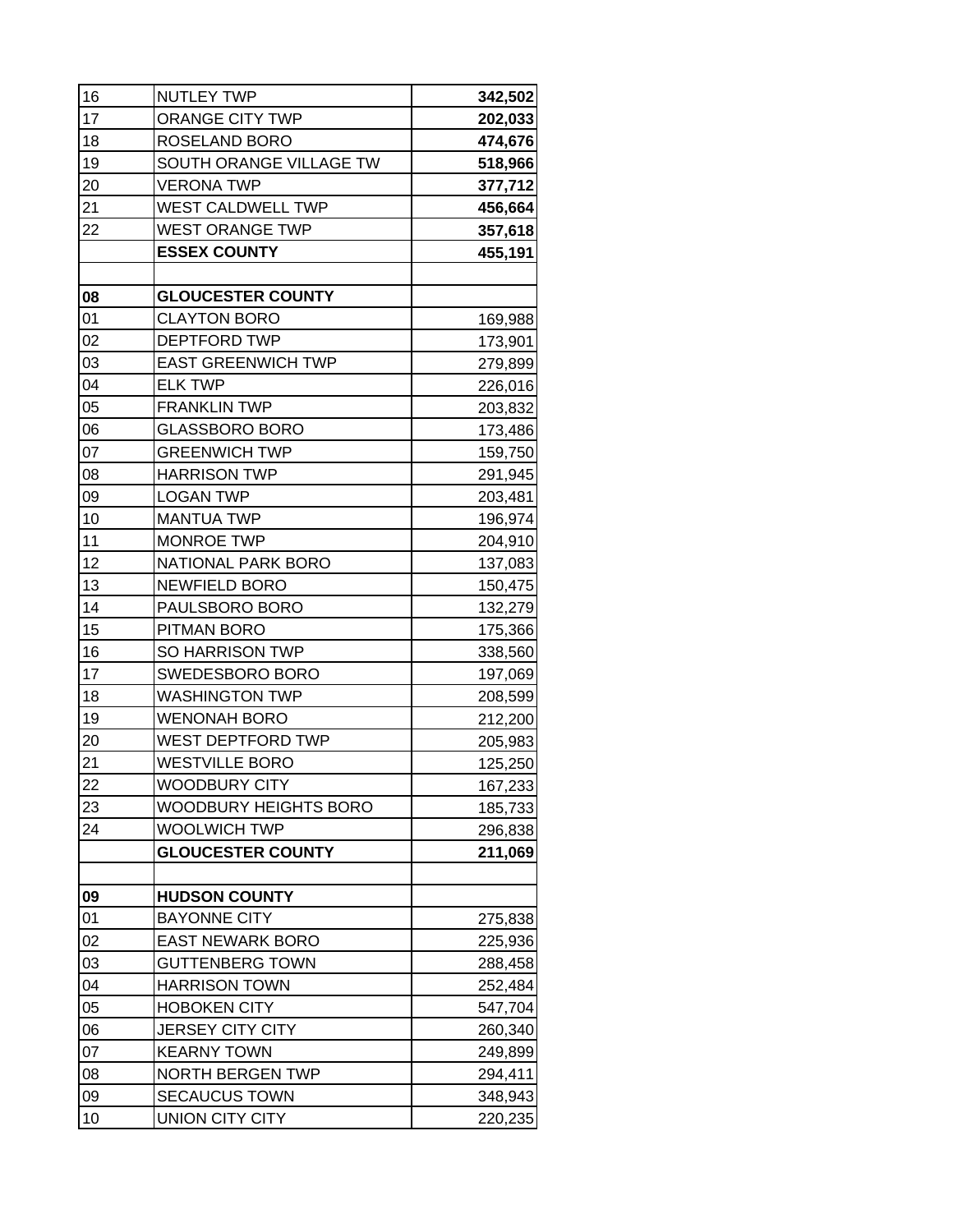| 11 | WEEHAWKEN TWP            | 637,193 |
|----|--------------------------|---------|
| 12 | WEST NEW YORK TOWN       | 261,777 |
|    | <b>HUDSON COUNTY</b>     | 351,511 |
|    |                          |         |
| 10 | <b>HUNTERDON COUNTY</b>  |         |
| 01 | ALEXANDRIA TWP           | 480,102 |
| 02 | <b>BETHLEHEM TWP</b>     | 382,013 |
| 03 | <b>BLOOMSBURY BORO</b>   | 209,500 |
| 04 | <b>CALIFON BORO</b>      | 267,611 |
| 05 | <b>CLINTON TOWN</b>      | 345,800 |
| 06 | <b>CLINTON TWP</b>       | 405,284 |
| 07 | <b>DELAWARE TWP</b>      | 432,265 |
| 08 | <b>EAST AMWELL TWP</b>   | 465,556 |
| 09 | <b>FLEMINGTON BORO</b>   | 252,925 |
| 10 | <b>FRANKLIN TWP</b>      | 490,031 |
| 11 | <b>FRENCHTOWN BORO</b>   | 302,857 |
| 12 | <b>GLEN GARDNER BORO</b> | 180,683 |
| 13 | <b>HAMPTON BORO</b>      | 327,417 |
| 14 | <b>HIGH BRIDGE BORO</b>  | 246,336 |
| 15 | <b>HOLLAND TWP</b>       | 282,034 |
| 16 | <b>KINGWOOD TWP</b>      | 361,971 |
| 17 | <b>LAMBERTVILLE CITY</b> | 374,531 |
| 18 | <b>LEBANON BORO</b>      | 307,313 |
| 19 | <b>LEBANON TWP</b>       | 351,311 |
| 20 | <b>MILFORD BORO</b>      | 227,857 |
| 21 | <b>RARITAN TWP</b>       | 372,931 |
| 22 | <b>READINGTON TWP</b>    | 424,348 |
| 23 | <b>STOCKTON BORO</b>     | 373,250 |
| 24 | <b>TEWKSBURY TWP</b>     | 744,671 |
| 25 | <b>UNION TWP</b>         | 325,092 |
| 26 | WEST AMWELL TWP          | 466,500 |
|    | <b>HUNTERDON COUNTY</b>  | 394,650 |
|    |                          |         |
| 11 | <b>MERCER COUNTY</b>     |         |
| 01 | <b>EAST WINDSOR TWP</b>  | 278,608 |
| 02 | <b>EWING TWP</b>         | 178,576 |
| 03 | <b>HAMILTON TWP</b>      | 216,805 |
| 04 | <b>HIGHTSTOWN BORO</b>   | 242,774 |
| 05 | <b>HOPEWELL BORO</b>     | 357,896 |
| 06 | <b>HOPEWELL TWP</b>      | 458,942 |
| 07 | <b>LAWRENCE TWP</b>      | 300,596 |
| 08 | PENNINGTON BORO          | 453,100 |
| 09 | PRINCETON BORO           | 799,804 |
| 10 | PRINCETON TWP            | 856,941 |
| 11 | <b>TRENTON CITY</b>      | 81,675  |
| 12 | ROBBINSVILLE TWP         | 357,441 |
| 13 | WEST WINDSOR TWP         | 532,984 |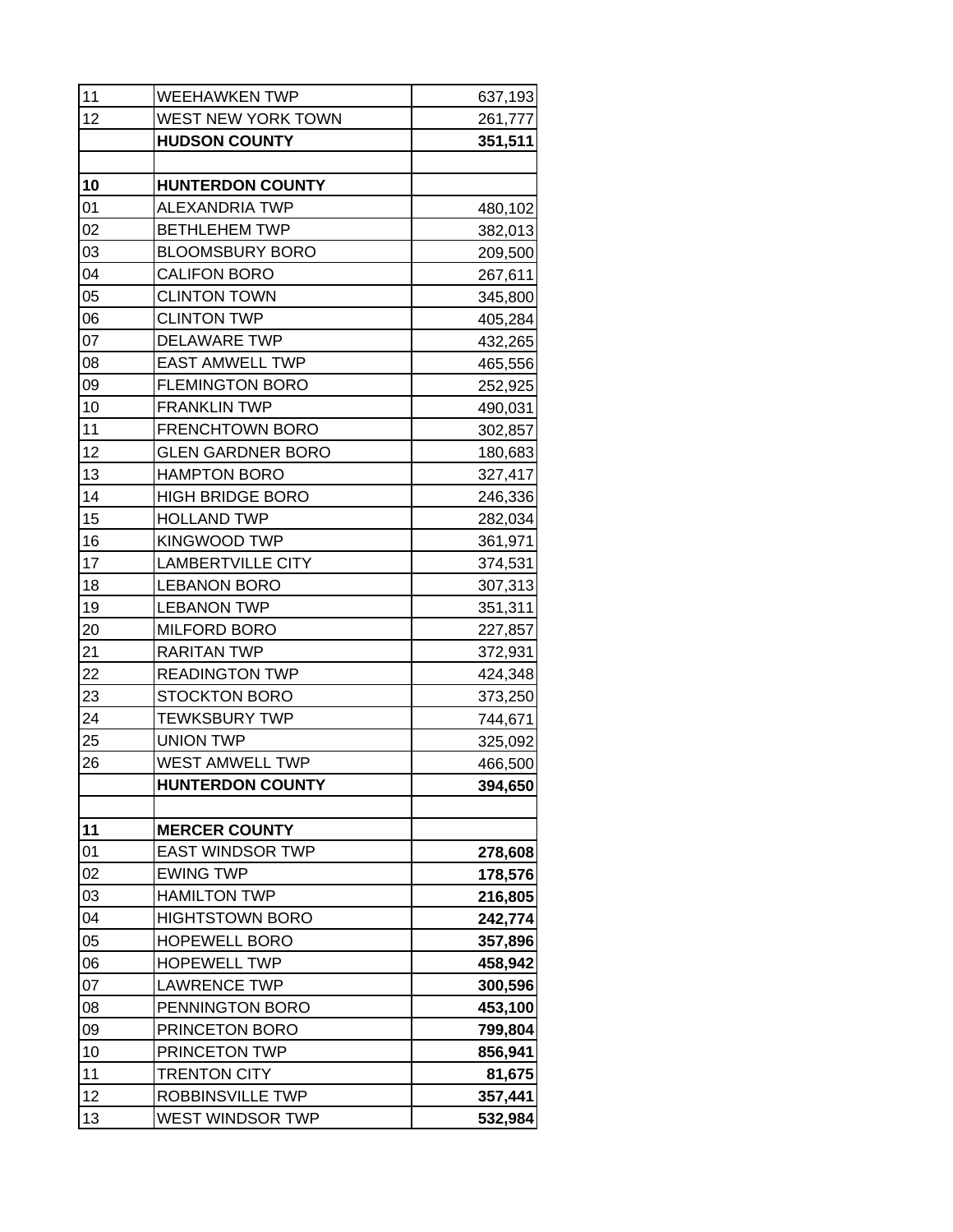|    | <b>MERCER COUNTY</b>       | 343,593   |
|----|----------------------------|-----------|
|    |                            |           |
| 12 | <b>MIDDLESEX COUNTY</b>    |           |
| 01 | CARTERET BORO              | 191,019   |
| 02 | <b>CRANBURY TWP</b>        | 627,942   |
| 03 | <b>DUNELLEN BORO</b>       | 228,237   |
| 04 | <b>EAST BRUNSWICK TWP</b>  | 326,036   |
| 05 | <b>EDISON TWP</b>          | 349,710   |
| 06 | <b>HELMETTA BORO</b>       | 226,000   |
| 07 | <b>HIGHLAND PARK BORO</b>  | 315,240   |
| 08 | <b>JAMESBURG BORO</b>      | 226,576   |
| 09 | <b>METUCHEN BORO</b>       | 357,006   |
| 10 | MIDDLESEX BORO             | 240,873   |
| 11 | <b>MILLTOWN BORO</b>       | 305,224   |
| 12 | <b>MONROE TWP</b>          | 243,170   |
| 13 | <b>NEW BRUNSWICK CITY</b>  | 325,288   |
| 14 | <b>NORTH BRUNSWICK TWP</b> | 280,099   |
| 15 | <b>OLD BRIDGE TWP</b>      | 298,463   |
| 16 | PERTH AMBOY CITY           | 219,717   |
| 17 | PISCATAWAY TWP             | 278,861   |
| 18 | PLAINSBORO TWP             | 365,343   |
| 19 | SAYREVILLE BORO            | 263,492   |
| 20 | <b>SOUTH AMBOY CITY</b>    | 327,000   |
| 21 | <b>SOUTH BRUNSWICK TWP</b> | 381,960   |
| 22 | SOUTH PLAINFIELD BORO      | 283,347   |
| 23 | SOUTH RIVER BORO           | 284,734   |
| 24 | SPOTSWOOD BORO             | 253,316   |
| 25 | WOODBRIDGE TWP             | 244,071   |
|    | <b>MIDDLESEX COUNTY</b>    | 300,500   |
|    |                            |           |
| 13 | <b>MONMOUTH COUNTY</b>     |           |
| 01 | <b>ABERDEEN TWP</b>        | 290,046   |
| 02 | ALLENHURST BORO            | 1,124,500 |
| 03 | <b>ALLENTOWN BORO</b>      | 282,842   |
| 04 | ASBURY PARK CITY           | 239,782   |
| 05 | ATLANTIC HIGHLANDS BORO    | 366,500   |
| 06 | AVON BY THE SEA BORO       | 692,784   |
| 07 | <b>BELMAR BORO</b>         | 503,768   |
| 08 | <b>BRADLEY BEACH BORO</b>  | 517,836   |
| 09 | <b>BRIELLE BORO</b>        | 562,355   |
| 10 | <b>COLTS NECK TOWNSHIP</b> | 927,677   |
| 11 | <b>DEAL BORO</b>           | 1,672,500 |
| 12 | <b>EATONTOWN BORO</b>      |           |
| 13 | <b>ENGLISHTOWN BORO</b>    | 283,118   |
|    |                            | 295,438   |
| 14 | FAIR HAVEN BORO            | 683,125   |
| 15 | <b>FARMINGDALE BORO</b>    | 353,500   |
| 16 | FREEHOLD BORO              | 256,290   |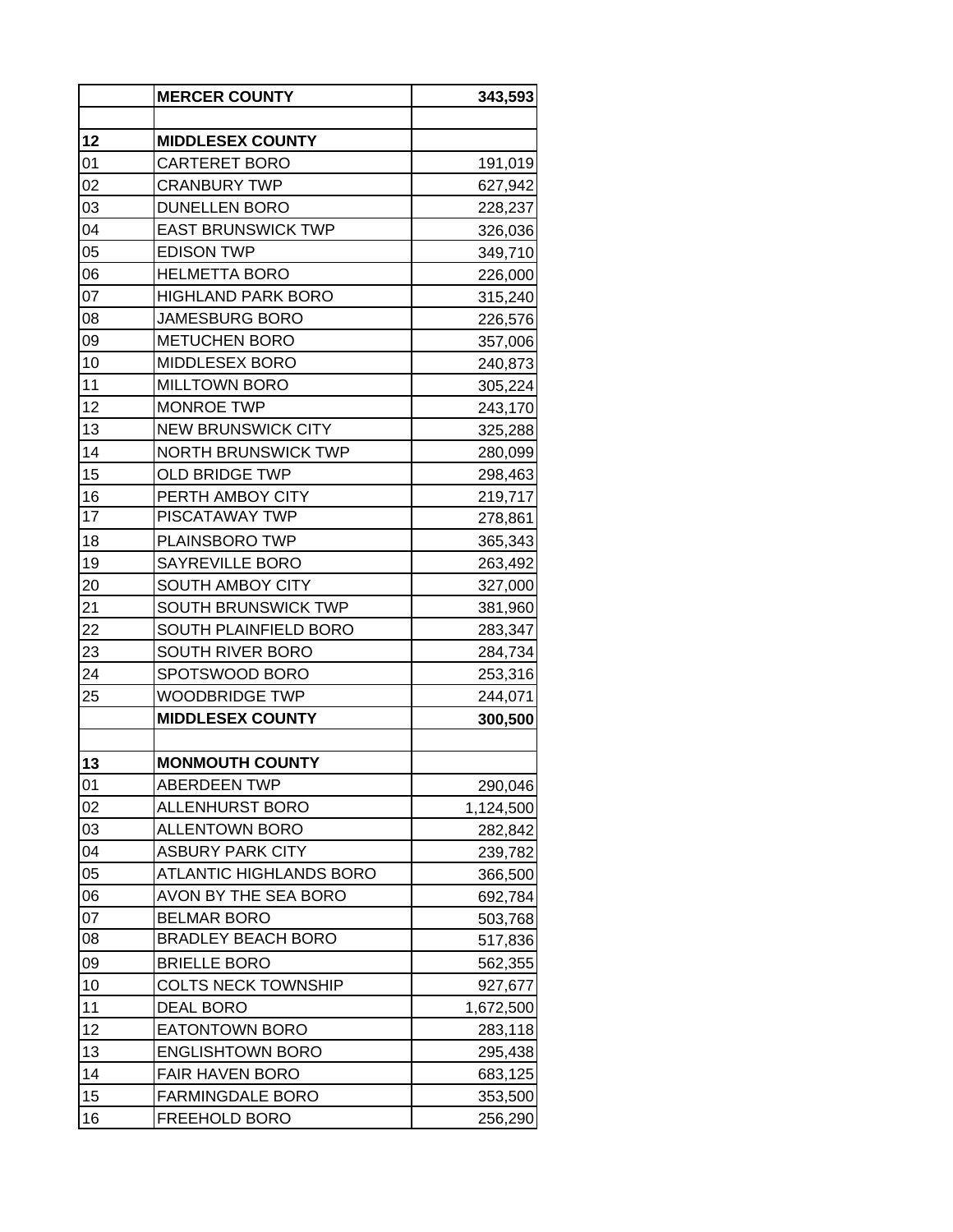| 17 | FREEHOLD TWP                 | 367,112   |
|----|------------------------------|-----------|
| 18 | <b>HAZLET TWP</b>            | 305,084   |
| 19 | <b>HIGHLANDS BORO</b>        | 249,247   |
| 20 | <b>HOLMDEL TWP</b>           | 686,705   |
| 21 | <b>HOWELL TWP</b>            | 284,843   |
| 22 | <b>INTERLAKEN BORO</b>       | 652,500   |
| 23 | <b>KEANSBURG BORO</b>        | 155,448   |
| 24 | <b>KEYPORT BORO</b>          | 228,514   |
| 25 | <b>LITTLE SILVER BORO</b>    | 614,822   |
| 26 | <b>LOCH ARBOUR VILLAGE</b>   | O         |
| 27 | <b>LONG BRANCH CITY</b>      | 480,539   |
| 28 | <b>MANALAPAN TWP</b>         | 340,639   |
| 29 | <b>MANASQUAN BORO</b>        | 602,337   |
| 30 | <b>MARLBORO TWP</b>          | 476,798   |
| 31 | <b>MATAWAN BORO</b>          | 306,535   |
| 32 | <b>MIDDLETOWN TWP</b>        | 395,938   |
| 33 | MILLSTONE TWP                | 509,245   |
| 34 | MONMOUTH BEACH BORO          | 553,173   |
| 35 | <b>NEPTUNE TWP</b>           | 330,058   |
| 36 | NEPTUNE CITY BORO            | 223,876   |
| 37 | <b>OCEAN TWP</b>             | 386,659   |
| 38 | <b>OCEANPORT BORO</b>        | 513,116   |
| 39 | <b>RED BANK BORO</b>         | 385,383   |
| 40 | ROOSEVELT BORO               | 204,613   |
| 41 | <b>RUMSON BORO</b>           | 1,251,369 |
| 42 | <b>SEA BRIGHT BORO</b>       | 507,071   |
| 43 | <b>SEA GIRT BORO</b>         | 1,734,539 |
| 44 | <b>SHREWSBURY BORO</b>       | 463,358   |
| 45 | <b>SHREWSBURY TWP</b>        | 0         |
| 46 | LAKE COMO BORO               | 362,005   |
| 47 | SPRING LAKE BORO             | 1,569,052 |
| 48 | SPRING LAKE HEIGHTS BOR      | 377,878   |
| 49 | <b>TINTON FALLS BORO</b>     | 329,766   |
| 50 | <b>UNION BEACH BORO</b>      | 226,031   |
| 51 | UPPER FREEHOLD TWP           | 469,149   |
| 52 | <b>WALL TWP</b>              | 455,676   |
| 53 | <b>WEST LONG BRANCH BORO</b> | 401,788   |
|    | <b>MONMOUTH COUNTY</b>       | 476,317   |
|    |                              |           |
| 14 | <b>MORRIS COUNTY</b>         |           |
| 01 | <b>BOONTON TOWN</b>          | 353,459   |
| 02 | <b>BOONTON TWP</b>           | 575,782   |
| 03 | <b>BUTLER BORO</b>           | 298,587   |
| 04 | <b>CHATHAM BORO</b>          | 748,735   |
| 05 | <b>CHATHAM TWP</b>           | 836,826   |
| 06 | <b>CHESTER BORO</b>          | 501,500   |
| 07 | <b>CHESTER TWP</b>           | 693,939   |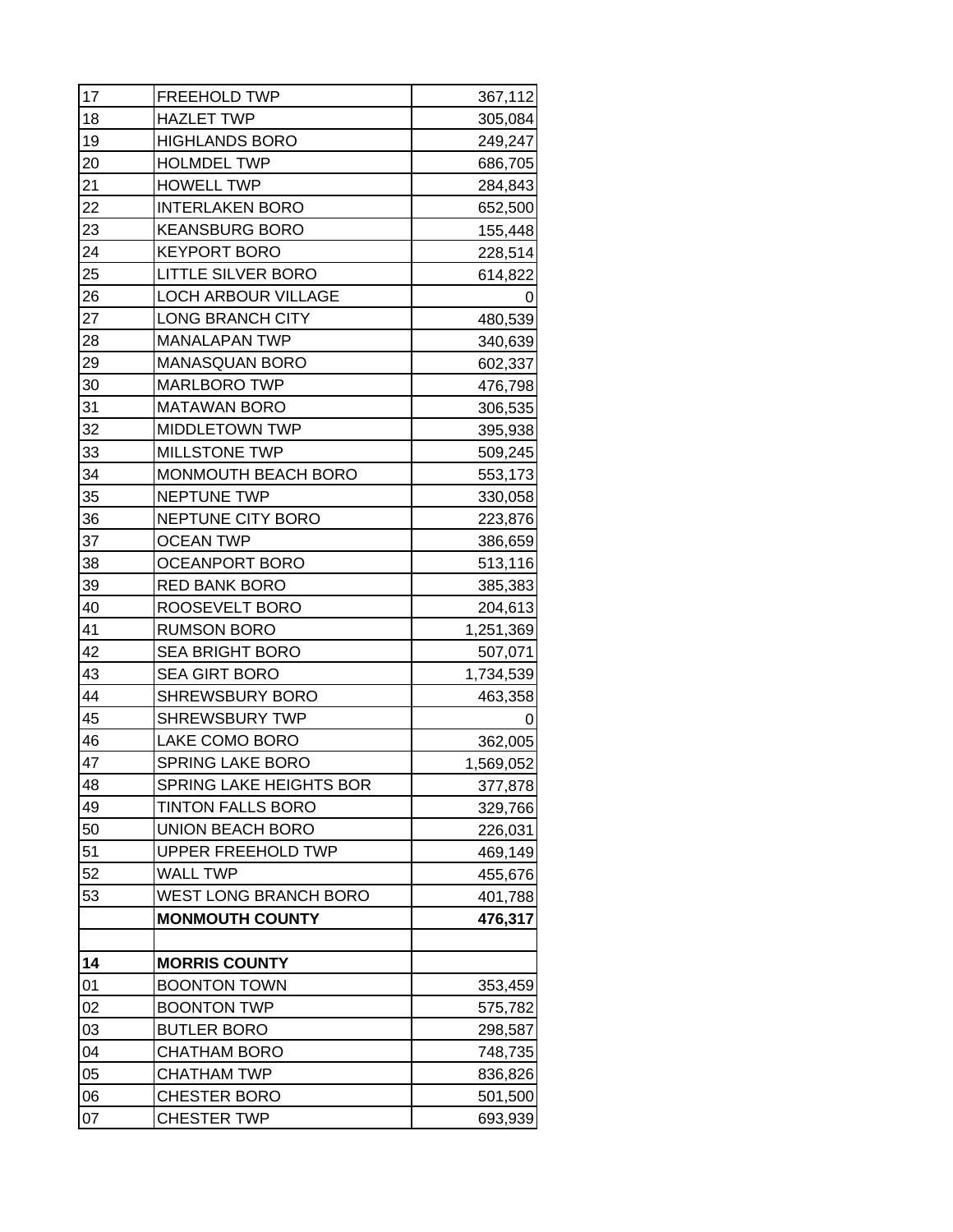| 08 | <b>DENVILLE TWP</b>         | 406,945   |
|----|-----------------------------|-----------|
| 09 | DOVER TOWN                  | 260,474   |
| 10 | <b>EAST HANOVER TWP</b>     | 482,298   |
| 11 | <b>FLORHAM PARK BORO</b>    | 552,502   |
| 12 | <b>HANOVER TWP</b>          | 429,710   |
| 13 | <b>HARDING TWP</b>          | 1,185,276 |
| 14 | <b>JEFFERSON TWP</b>        | 308,588   |
| 15 | <b>KINNELON BORO</b>        | 601,852   |
| 16 | <b>LINCOLN PARK BORO</b>    | 300,000   |
| 17 | <b>MADISON BORO</b>         | 733,600   |
| 18 | <b>MENDHAM BORO</b>         | 654,810   |
| 19 | <b>MENDHAM TWP</b>          | 878,254   |
| 20 | MINE HILL TWP               | 260,929   |
| 21 | <b>MONTVILLE TWP</b>        | 581,725   |
| 22 | <b>MORRIS TWP</b>           | 544,131   |
| 23 | <b>MORRIS PLAINS BORO</b>   | 439,592   |
| 24 | <b>MORRISTOWN TOWN</b>      | 442,817   |
| 25 | <b>MOUNTAIN LAKES BORO</b>  | 914,460   |
| 26 | <b>MOUNT ARLINGTON BORO</b> | 355,454   |
| 27 | <b>MOUNT OLIVE TWP</b>      | 334,710   |
| 28 | NETCONG BORO                | 258,699   |
| 29 | PARSIPPANY TR HLS TWP       | 374,936   |
| 30 | LONG HILL TWP               | 492,931   |
| 31 | PEQUANNOCK TWP              | 370,073   |
| 32 | RANDOLPH TWP                | 501,405   |
| 33 | RIVERDALE BORO              | 279,702   |
| 34 | ROCKAWAY BORO               | 275,438   |
| 35 | ROCKAWAY TWP                | 304,164   |
| 36 | <b>ROXBURY TWP</b>          | 310,364   |
| 37 | <b>VICTORY GARDENS BORO</b> | 135,000   |
| 38 | <b>WASHINGTON TWP</b>       | 454,560   |
| 39 | <b>WHARTON BORO</b>         | 250,563   |
|    | <b>MORRIS COUNTY</b>        | 495,766   |
| 15 | <b>OCEAN COUNTY</b>         |           |
| 01 | <b>BARNEGAT TWP</b>         | 238,356   |
| 02 | <b>BARNEGAT LIGHT BORO</b>  | 644,750   |
| 03 | <b>BAY HEAD BORO</b>        | 1,776,697 |
| 04 | <b>BEACH HAVEN BORO</b>     | 778,923   |
| 05 | <b>BEACHWOOD BORO</b>       | 217,981   |
| 06 | <b>BERKELEY TWP</b>         | 194,288   |
| 07 | <b>BRICK TWP</b>            | 302,333   |
| 08 | TOMS RIVER TWP              | 345,132   |
| 09 | EAGLESWOOD TWP              | 242,000   |
| 10 | HARVEY CEDARS BORO          | 1,033,700 |
| 11 | <b>ISLAND HEIGHTS BORO</b>  | 357,453   |
| 12 | <b>JACKSON TWP</b>          | 310,746   |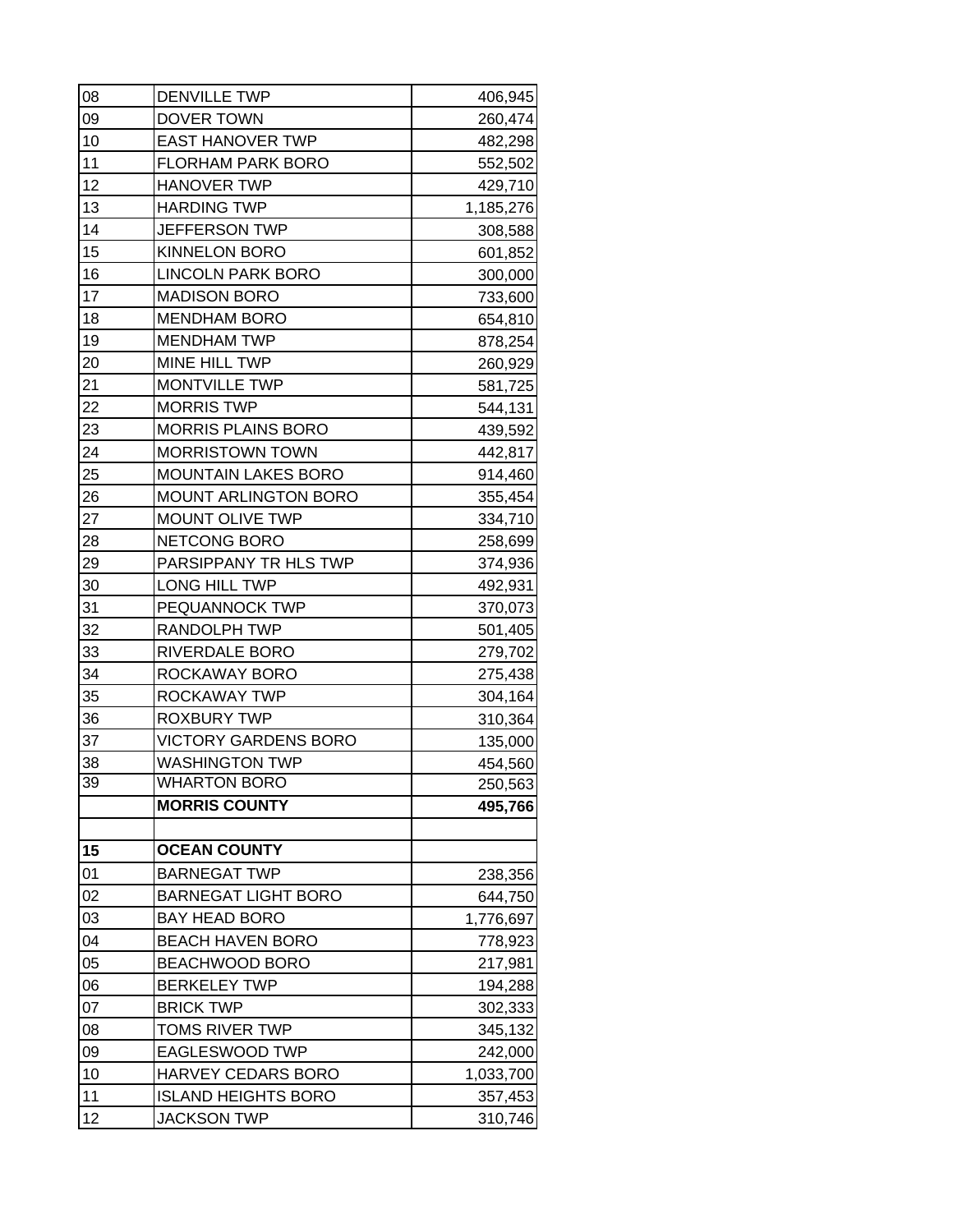| 13 | <b>LACEY TWP</b>              | 310,013   |
|----|-------------------------------|-----------|
| 14 | <b>LAKEHURST BORO</b>         | 241,380   |
| 15 | <b>LAKEWOOD TWP</b>           | 267,831   |
| 16 | <b>LAVALLETTE BORO</b>        | 658,464   |
| 17 | <b>LITTLE EGG HARBOR TWP</b>  | 209,204   |
| 18 | <b>LONG BEACH TWP</b>         | 931,753   |
| 19 | <b>MANCHESTER TWP</b>         | 173,162   |
| 20 | <b>MANTOLOKING BORO</b>       | 2,365,583 |
| 21 | <b>OCEAN TWP</b>              | 293,318   |
| 22 | <b>OCEAN GATE BORO</b>        | 222,348   |
| 23 | PINE BEACH BORO               | 263,140   |
| 24 | PLUMSTED TWP                  | 302,796   |
| 25 | POINT PLEASANT BORO           | 350,397   |
| 26 | PT PLEASANT BEACH BORO        | 609,864   |
| 27 | <b>SEASIDE HEIGHTS BORO</b>   | 231,909   |
| 28 | <b>SEASIDE PARK BORO</b>      | 632,294   |
| 29 | SHIP BOTTOM BORO              | 553,574   |
| 30 | SOUTH TOMS RIVER BORO         | 142,000   |
| 31 | <b>STAFFORD TWP</b>           | 270,221   |
| 32 | <b>SURF CITY BORO</b>         | 754,621   |
| 33 | <b>TUCKERTON BORO</b>         | 190,119   |
|    | <b>OCEAN COUNTY</b>           | 369,094   |
|    |                               |           |
| 16 | <b>PASSAIC COUTNY</b>         |           |
| 01 | <b>BLOOMINGDALE BORO</b>      | 255,328   |
| 02 | <b>CLIFTON CITY</b>           | 303,165   |
| 03 | <b>HALEDON BORO</b>           | 218,424   |
| 04 | <b>HAWTHORNE BORO</b>         | 337,807   |
| 05 | <b>LITTLE FALLS TWP</b>       | 346,188   |
| 06 | <b>NORTH HALEDON BORO</b>     | 430,300   |
| 07 | PASSAIC CITY                  | 266,887   |
| 08 | PATERSON CITY                 | 230,780   |
| 09 | POMPTON LAKES BORO            | 258,347   |
| 10 | PROSPECT PARK BORO            | 156,740   |
| 11 | RINGWOOD BORO                 | 336,930   |
| 12 | TOTOWA BORO                   | 372,715   |
| 13 | <b>WANAQUE BORO</b>           | 282,500   |
| 14 | <b>WAYNE TWP</b>              | 428,024   |
| 15 | <b>WEST MILFORD TWP</b>       | 264,894   |
| 16 | WOODLAND PARK BORO            | 345,793   |
|    | <b>PASSAIC COUTNY</b>         | 325,219   |
|    |                               |           |
| 17 | <b>SALEM COUNTY</b>           |           |
| 01 | <b>ALLOWAY TOWNSHIP</b>       | 202,993   |
| 02 | <b>CARNEYS POINT TOWNSHIP</b> | 164,665   |
| 03 | <b>ELMER BORO</b>             | 124,500   |
| 04 | <b>ELSINBORO TWP</b>          | 179,600   |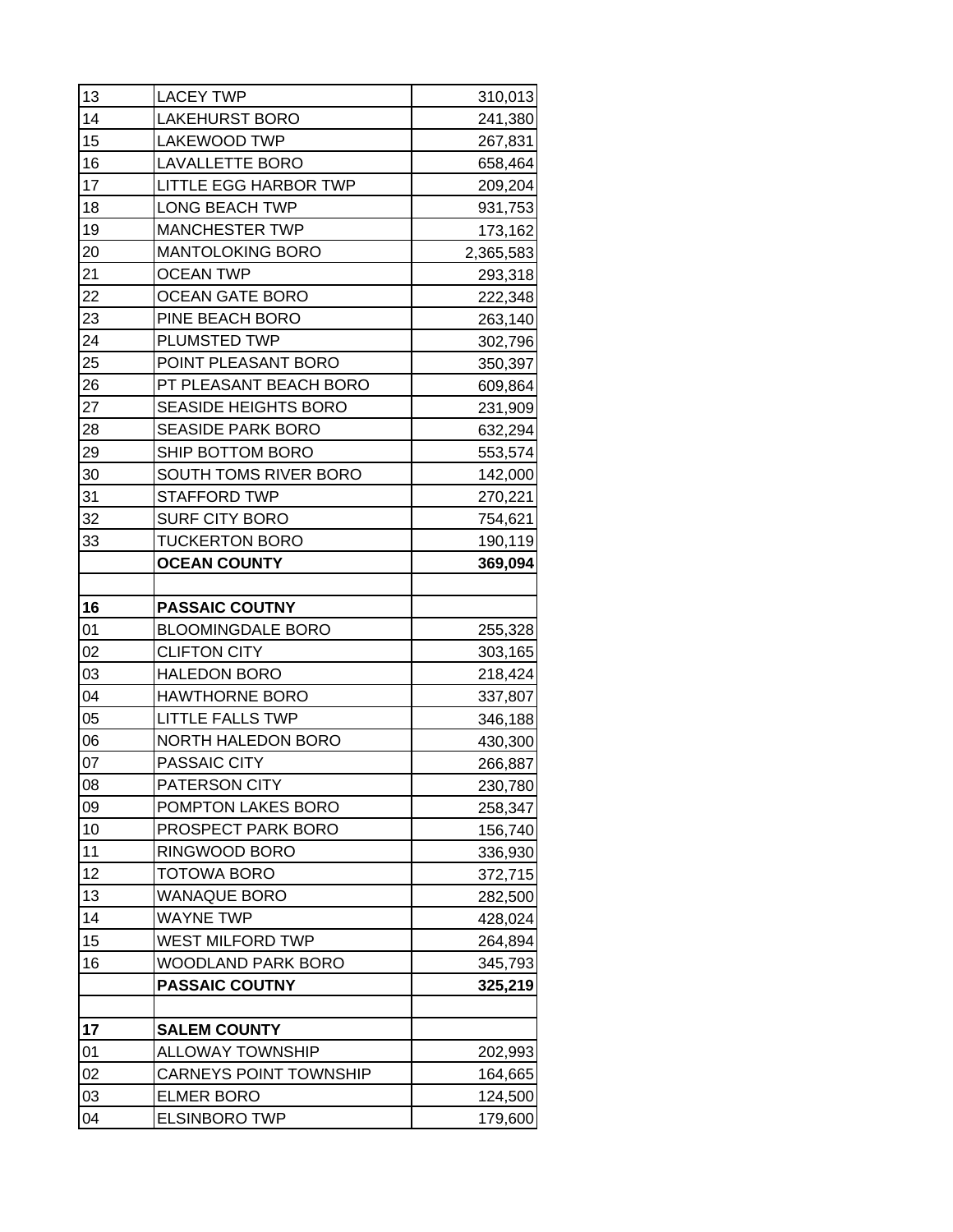| 05 | LOWER ALLOWAY CREEK TWP     | 155,750 |
|----|-----------------------------|---------|
| 06 | <b>MANNINGTON TWP</b>       | 159,133 |
| 07 | <b>OLDMANS TWP</b>          | 194,833 |
| 08 | PENNS GROVE BORO            | 119,633 |
| 09 | PENNSVILLE TWP              | 155,638 |
| 10 | PILESGROVE TWP              | 256,826 |
| 11 | PITTSGROVE TWP              | 220,402 |
| 12 | <b>QUINTON TWP</b>          | 148,000 |
| 13 | <b>SALEM CITY</b>           | 94,967  |
| 14 | <b>UPPER PITTSGROVE TWP</b> | 254,325 |
| 15 | <b>WOODSTOWN BORO</b>       | 208,971 |
|    | <b>SALEM COUNTY</b>         | 192,208 |
|    |                             |         |
| 18 | <b>SOMERSET COUNTY</b>      |         |
| 01 | <b>BEDMINSTER TWP</b>       | 330,840 |
| 02 | <b>BERNARDS TWP</b>         | 649,704 |
| 03 | <b>BERNARDSVILLE BORO</b>   | 832,160 |
| 04 | <b>BOUND BROOK BORO</b>     | 241,660 |
| 05 | <b>BRANCHBURG TWP</b>       | 403,083 |
| 06 | <b>BRIDGEWATER TWP</b>      | 412,281 |
| 07 | <b>FAR HILLS BORO</b>       | 352,500 |
| 08 | <b>FRANKLIN TWP</b>         | 300,294 |
| 09 | <b>GREEN BROOK TWP</b>      | 459,474 |
| 10 | <b>HILLSBOROUGH TWP</b>     | 384,716 |
| 11 | <b>MANVILLE BORO</b>        | 225,600 |
| 12 | <b>MILLSTONE BORO</b>       | O       |
| 13 | MONTGOMERY TWP              | 594,895 |
| 14 | NORTH PLAINFIELD BORO       | 227,703 |
| 15 | PEAPACK GLADSTONE BORO      | 632,000 |
| 16 | <b>RARITAN BORO</b>         | 300,374 |
| 17 | ROCKY HILL BORO             | 503,250 |
| 18 | SOMERVILLE BORO             | 272,049 |
| 19 | SO BOUND BROOK BORO         | 206,625 |
| 20 | <b>WARREN TWP</b>           | 738,840 |
| 21 | <b>WATCHUNG BORO</b>        | 668,500 |
|    | <b>SOMERSET COUNTY</b>      | 444,396 |
|    |                             |         |
| 19 | <b>SUSSEX COUNTY</b>        |         |
| 01 | <b>ANDOVER BORO</b>         | 286,300 |
| 02 | <b>ANDOVER TWP</b>          | 261,788 |
| 03 | <b>BRANCHVILLE BORO</b>     | 297,500 |
| 04 | <b>BYRAM TWP</b>            | 275,050 |
| 05 | <b>FRANKFORD TWP</b>        | 279,631 |
| 06 | <b>FRANKLIN BORO</b>        | 178,518 |
| 07 | <b>FREDON TWP</b>           | 392,056 |
| 08 | <b>GREEN TWP</b>            | 400,773 |
| 09 | <b>HAMBURG BORO</b>         | 183,640 |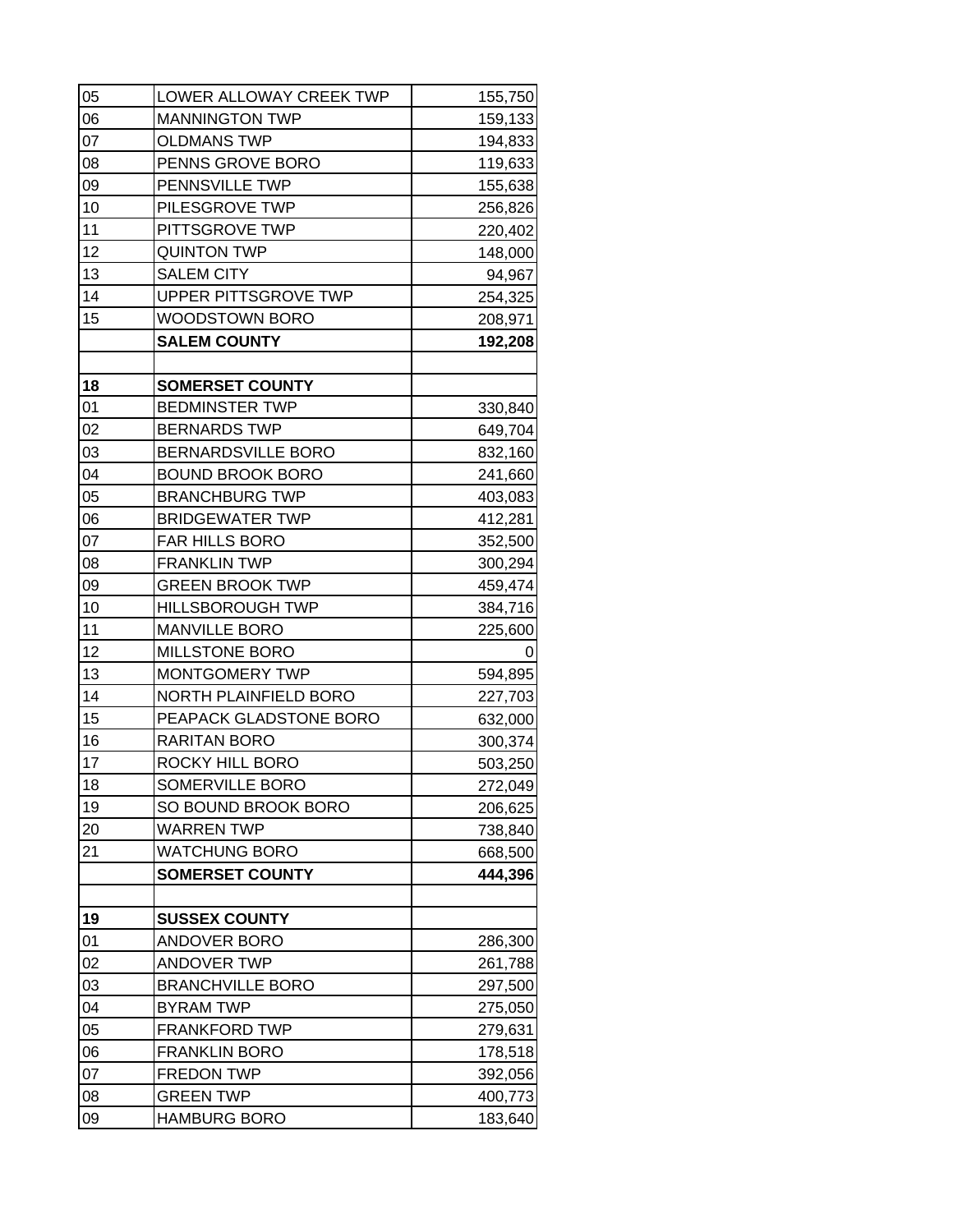| 10 | <b>HAMPTON TWP</b>          | 212,346 |
|----|-----------------------------|---------|
| 11 | <b>HARDYSTON TWP</b>        | 242,581 |
| 12 | <b>HOPATCONG BORO</b>       | 264,180 |
| 13 | <b>LAFAYETTE TWP</b>        | 213,750 |
| 14 | <b>MONTAGUE TWP</b>         | 133,053 |
| 15 | <b>NEWTON TOWN</b>          | 196,106 |
| 16 | OGDENSBURG BORO             | 242,438 |
| 17 | <b>SANDYSTON TWP</b>        | 188,264 |
| 18 | <b>SPARTA TWP</b>           | 451,626 |
| 19 | <b>STANHOPE BORO</b>        | 217,388 |
| 20 | <b>STILLWATER TWP</b>       | 239,344 |
| 21 | <b>SUSSEX BORO</b>          | 195,000 |
| 22 | <b>VERNON TWP</b>           | 238,332 |
| 23 | <b>WALPACK TWP</b>          | 0       |
| 24 | <b>WANTAGE TWP</b>          | 224,100 |
|    | <b>SUSSEX COUNTY</b>        | 281,111 |
|    |                             |         |
| 20 | <b>UNION COUNTY</b>         |         |
| 01 | <b>BERKELEY HEIGHTS TWP</b> | 543,395 |
| 02 | <b>CLARK TWP</b>            | 383,104 |
| 03 | <b>CRANFORD TWP</b>         | 421,858 |
| 04 | <b>ELIZABETH CITY</b>       | 223,100 |
| 05 | FANWOOD BORO                | 387,372 |
| 06 | GARWOOD BORO                | 351,444 |
| 07 | <b>HILLSIDE TWP</b>         | 213,881 |
| 08 | <b>KENILWORTH BORO</b>      | 301,937 |
| 09 | <b>LINDEN CITY</b>          | 239,258 |
| 10 | <b>MOUNTAINSIDE BORO</b>    | 568,423 |
| 11 | <b>NEW PROVIDENCE BORO</b>  | 586,256 |
| 12 | PLAINFIELD CITY             | 221,009 |
| 13 | RAHWAY CITY                 | 230,054 |
| 14 | ROSELLE BORO                | 165,304 |
| 15 | ROSELLE PARK BORO           | 245,784 |
| 16 | <b>SCOTCH PLAINS TWP</b>    | 497,893 |
| 17 | <b>SPRINGFIELD TWP</b>      | 362,996 |
| 18 | <b>SUMMIT CITY</b>          | 905,335 |
| 19 | <b>UNION TWP</b>            | 261,838 |
| 20 | WESTFIELD TOWN              | 670,355 |
| 21 | <b>WINFIELD TWP</b>         | O       |
|    | <b>UNION COUNTY</b>         | 428,265 |
|    |                             |         |
| 21 | <b>WARREN COUNTY</b>        |         |
| 01 | <b>ALLAMUCHY TWP</b>        | 225,836 |
| 02 | <b>ALPHA BORO</b>           | 158,470 |
| 03 | <b>BELVIDERE TOWN</b>       | 175,339 |
| 04 | <b>BLAIRSTOWN TWP</b>       | 285,929 |
| 05 | <b>FRANKLIN TWP</b>         | 302,150 |